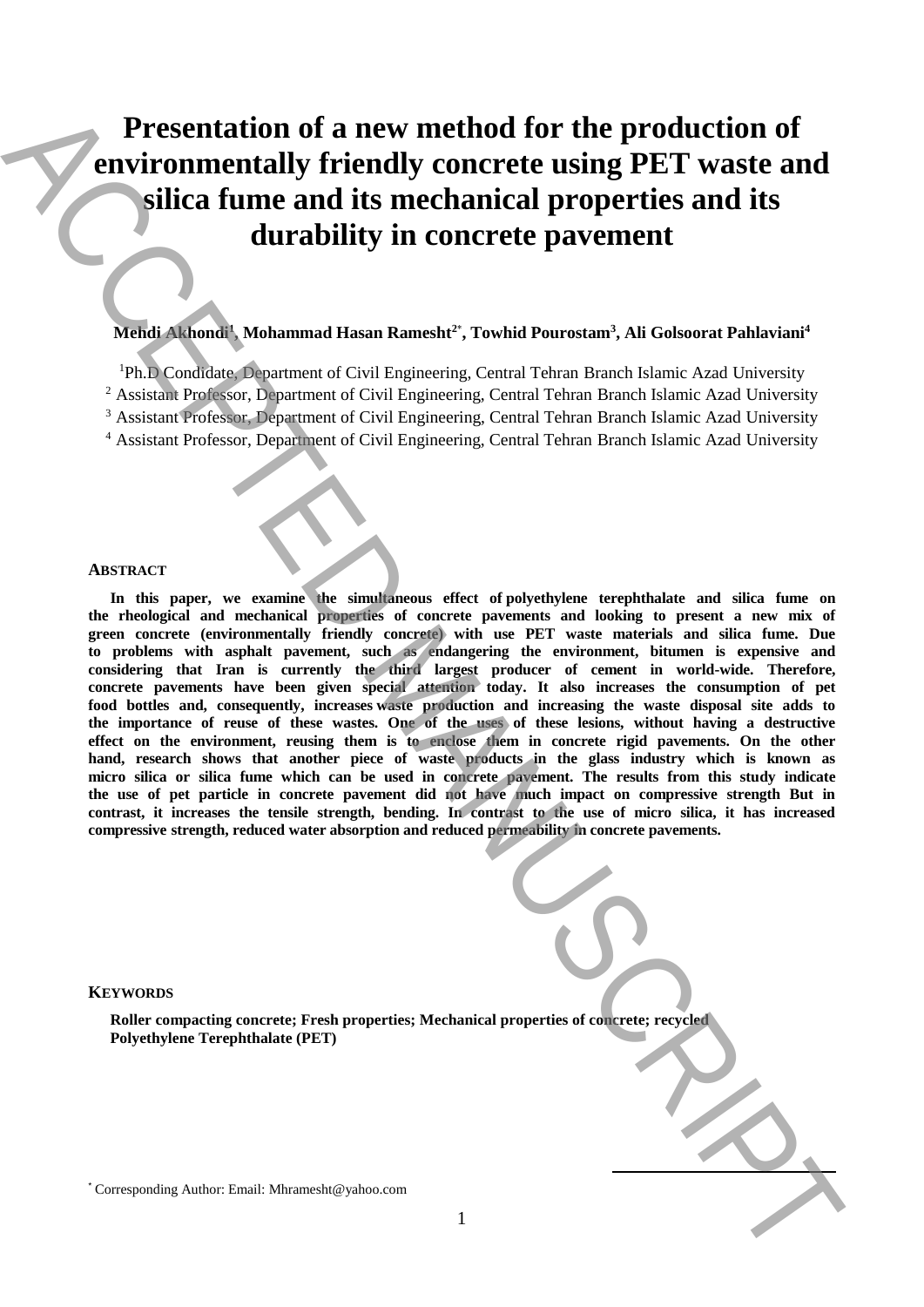## **1. Introduction**

The reuse of plastic wastes has an important role in sustainable solid waste management. From different points of view, it helps to save natural resources that are not replenished, Landfill space is limited, and the conditions in landfills make it impossible for plastic that can be converted to biodegrade. It decreases the pollution of the environment and it also helps to save and recycle energy production processes.one of the alternatives for reduction of their negative effects is the application of these materials in other industries. Construction industry can consume a large amount of PET wastes without any environmental problem. The current applications of recycled PET in the construction industry include their use as admixture for fiber concretes.

### **2. Methodology**

Increasing the cementations materials and fillers in RCC, it will increase the brittleness of concrete matrix and more early-age cracking of RCC (due to plastic shrinkage, as well as thermal stress) and more drying shrinkage, comparing to normal concrete. Considering the successful experience of using particles in concretes during the past years to improve these shortcomings of concretes, the use of particles is a good idea to promote the ductility and to reduce early-age cracking of RCC, [1]. Beside due to the presence of particles which reduces the workability parameters of fresh concrete, maintaining the fresh properties of RCC within the desire range, limit the content of particles used in RCC , [2]. The use of fiber-reinforced concrete (FRC) has been increased in building structures because majority of using particles in concrete show improvement on toughness, compressive strength, flexural strength, tensile strength, impact strength as well as the failure mode of the concrete, [3]. Based on experiments of other authors, limited works have been done on RCCs containing PET particles. Therefore, the effects of PET fiber on characteristics of fresh and hardened RCC were considered and were compared with RCC without fiber. In this study, the used coarse and fine aggregates combination of natural and crushed-meet the requirements of ASTM C33. The normal Portland cement in RCC mixes was replaced with 10% of silica fume and water to total cementitiouse materials ratio (w/cm) of 0.40 was constant for all mixes. RCC mixes were prepared with total powder content of 450 kg/m3 (cement and silica fume) and coarse and fine aggregate contents of 660 kg/m3 and 860 kg/m3 respectively. The use of steel particles has become popular in FRC, especially their structural application is considered. In some cases, using steel particles could be more effective **Fig. 2** Compressive Street Exception Compression and the strength specified of the strength specified of the strength specified of the strength specified of the strength specified of the strength specified of the strength

than the classic method of reinforcing the concrete with bars, such as below, [4]. Thin sections, due to a small cover of concrete and geometric complications, the use of bars is not possible and the use of particles with a high volume percentage could be considered as a good replacement. Elements which are under severe loading, heavy loads and large displacements (such as the interior cover of tunnels and explosion resistant structures) In such structures, particles act as additional reinforcements PET has been used increasingly in recent years especially use as PET bottles, [5]. Burying or burning a great amount of these disposable materials does a lot of harm to the environment. Nowadays, researchers have investigated many effects of plastic waste on mortar and concrete, especially as mortar and concrete fiber reinforcement. Pereira and Castrohave investigated the effect of PET fiber on cement-lime mortar. The results indicated that, the PET fiber incorporation did not significantly change the magnitude of the mortar compressive strength. Whereas, significantly improved the flexural strength of mortar with a major improvement in mortar toughness. A study by exploring the effect of PET particles on the ordinary concrete, [6]. The test results showed that, the addition of PET particles decreased the compressive strength of plain concrete, [7].

#### **3. Results and Discussion**

Based on fresh concrete tests results, the maximum permitted amounts of PET particles were 3 kg/m3 in order to preserve the workability of RCCs. Hence, for hardened concrete tests, PET3 mixtures along with Control mixture were considered. The test is conducted on compression testing machine of capacity 3000 KN as shown in Figs. 3.